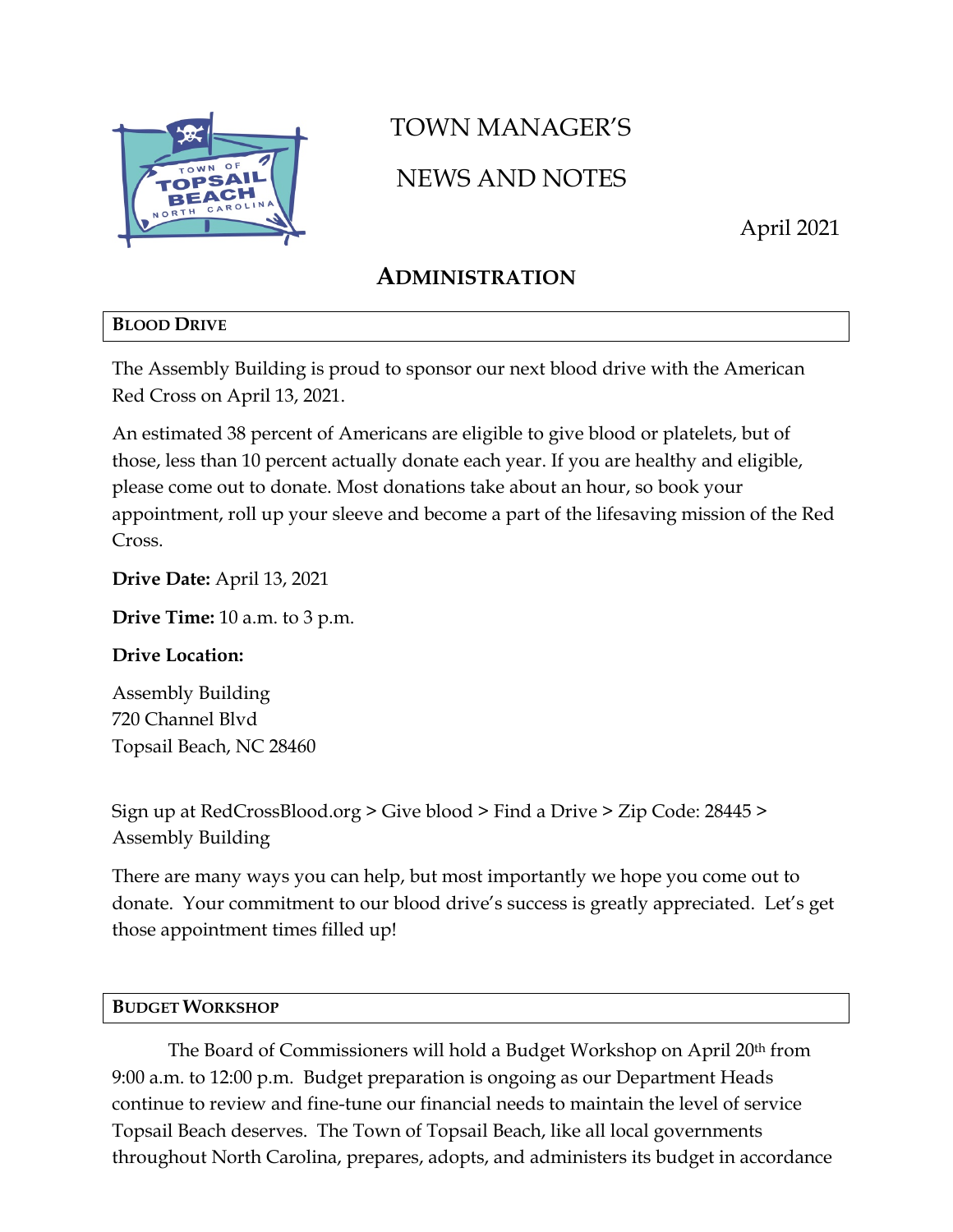with the Local Government Budget and Fiscal Control Act (LGBFCA). This Act establishes responsibilities in the adoption of the budget and most importantly, requires that the budget be *balanced.* These workshops help to establish the operating and capital needs of the Town and a financial plan to implement the Town's goals.

The Town Hall is currently closed to foot traffic, but the meeting will be streamed live on the Town's website. For those who have any questions pertaining to the budget workshop or wish to make Public Comments, please send them in advance to: [publiccomments@topsailbeach.org.](mailto:publiccomments@topsailbeach.org) Should you need assistance or a particular accommodation for this meeting please contact us at 910-328-5841 or by email at [jderoche@topsailbeach.org.](mailto:jderoche@topsailbeach.org)

#### **NCBIWA SPRING MEETING**

The North Carolina Beach, Inlet, & Waterway Association (NCBIWA) is hosting its **2021 Local Governments Meeting** on Monday and Tuesday April 26-27 at The Islander Hotel in Emerald Isle. Representatives from the Board of Commissioners, BIS Committee, and staff will be in attendance. The meeting is a hybrid whereby attendees can attend either in-person or virtually. NCBIWA is an organization created to seek out and encourage positive steps to reduce duplication of efforts while strengthening the influence of coastal communities, with a mission to speak as the *One Effective Voice for NC Coastal Issues.* Advocating for beach preservation/renourishment, coastline sustainability and funding from the State Legislature and Congress through a collaboration with local, state and federal agencies is how they attain their mission. Educating elected officials and the public through conferences and publications on the economic value of beaches and coastal communities is fundamental to promoting these goals.

#### **CORONAVIRUS**

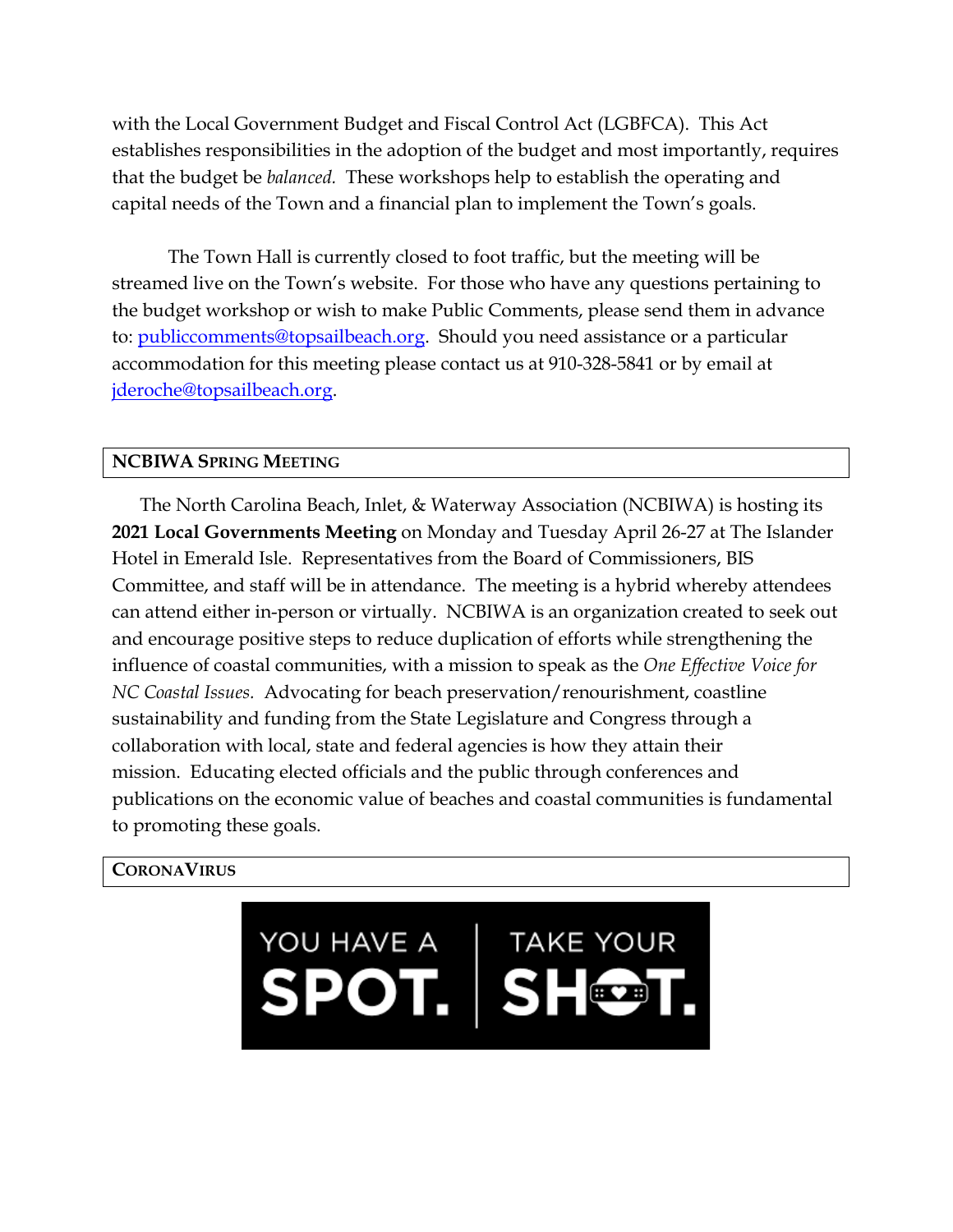#### **BEACH PROJECT**



It first started in January 2020, stopped for summer and Turtle Season, and restarted again in November of 2020, but now the dredging and sand placement phase of the Town's Beach Nourishment and Channel Dredging Project is complete!!! As a result of these efforts Weeks Marine, our contractor for the project, has dredged and placed three million cubic yards of sand along the entire length of beach. This includes adding 4.2 miles of new dune (80' wide

at the base), placing 75-150 feet of dry sand beach in front of the new dune, and dredging New Topsail Inlet to 18'deep and 500' wide at low tide. In addition, we were able to dredge the lower half of Topsail Creek and the entire length of Banks Channel within the designated template.

Last summer, Coastal Transplants planted 345,000 sea oats along the top of the new dune and will return in the spring to plant an additional 565,000 sea oats. These sea oats will help provide long term stabilization to the dune and provide another layer of protection. We ask that all our visitors avoid walking on the dunes and damaging the young plants.



Other final steps are underway as the project heads towards completion. As part of this, the vibration monitoring contractors, SSI, Inc., will be conducting a post seismic survey. You may see their representatives along the beach taking pictures and documenting existing conditions. Although their work should not impact residents, feel free to call Town Hall if you have any questions about their activity**.**

There are many benefits as a result of these efforts, including property protection, economic value, and environmental stability. This project has allowed Topsail Beach to open its waterways for safer access to commercial and recreation vessels as well as creating much more protection to our beach and our property. We want to thank all those who helped with this project, most notably TI Coastal, Weeks Marine, and Coastal Transplants. Through their efforts we have had a successful project that was handled professionally and courteously the entire time.

We also want to thank our residents and property owners for your patience and understanding throughout the project. We know it could be noisy and inconvenient at times, but the end results are well worth it!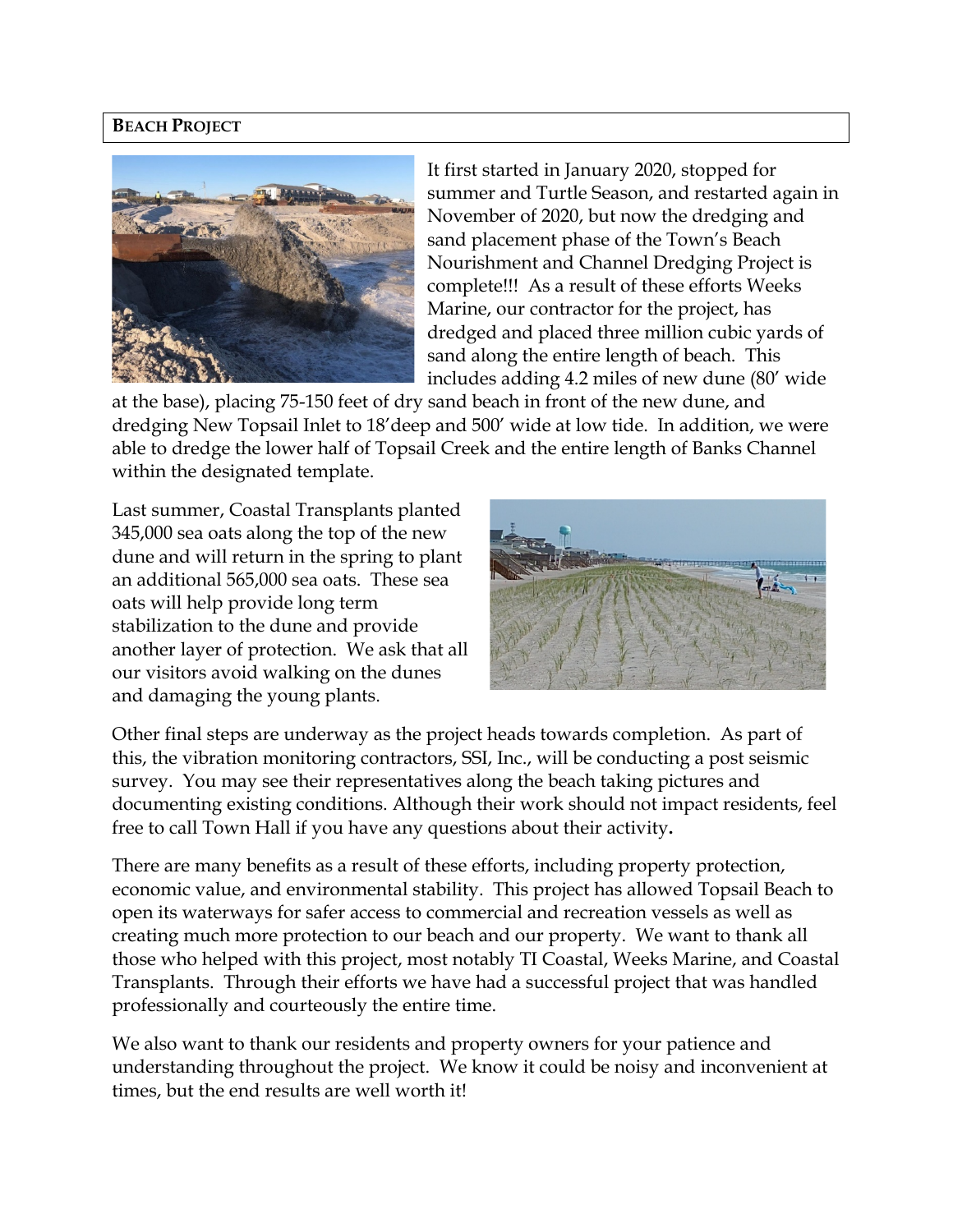

#### **For More Information**

Please be sure to visit our website at [www.topsailbeach.org](http://www.topsailbeach.org/) and look for the icon below for more information. There are pictures and videos from the various stages of the project, with more to come. Also watch for us on Facebook and Twitter!



## **POLICE**

#### **ACTIVITY LOG EVENT SUMMARY**

| <b>MARCH 2021</b>               |                |                                           |                |  |  |
|---------------------------------|----------------|-------------------------------------------|----------------|--|--|
| <b>ARREST MADE</b>              |                | <b>ASSIST TO FIRE/RESCUE</b>              | 1              |  |  |
| <b>ALARM CALL</b>               |                | <b>CALL FOR SERVICE</b>                   | 19             |  |  |
| <b>ASSAULT</b>                  | $\mathbf{0}$   | <b>BEACH PATROL</b>                       | $\mathbf{0}$   |  |  |
| <b>BOAT RELATED CALL</b>        | $\mathbf{0}$   | <b>BEACH WHEELCHAIR</b>                   | $\mathbf{0}$   |  |  |
| <b>CIVIL CITATION</b>           | 7              | <b>DEATH</b>                              | $\mathbf{0}$   |  |  |
| <b>DISTURBANCE CALL</b>         | 0              | <b>DOG RELATED CALL</b>                   | $\overline{2}$ |  |  |
| <b>LARCENY REPORT/B&amp;E</b>   | $\mathbf{0}$   | <b>LOST &amp; FOUND PROPERTY</b>          | $\bf{0}$       |  |  |
| <b>MESSAGE DELIVERED</b>        | $\mathbf{0}$   | <b>MISSING PERSON</b>                     |                |  |  |
| <b>OPEN DOOR FOUND</b>          | 12             | PARKING COMPLAINT                         | 7              |  |  |
| PROPERTY DAMAGE                 | 0              | <b>SURFING VIOLATION</b>                  | $\overline{2}$ |  |  |
| <b>SCHOOL ATTENDED</b>          | 7              | <b>SECURITY/BUSINESS CHECK</b>            | 189            |  |  |
| <b>SPECIAL WORK</b>             | 58             | <b>STATE CITATION ISSUED</b>              |                |  |  |
| <b>SUSPICIOUS PERSON</b>        | $\overline{2}$ | 7<br><b>SUSPICIOUS / UNLOCKED VEHICLE</b> |                |  |  |
| <b>TRAFFIC ACCIDENT</b>         |                | <b>TRESPASS CALL</b><br>0                 |                |  |  |
| <b>TOPSAIL/SURF CITY ASSIST</b> |                | <b>WARNING CITATION ISSUED</b>            | 46             |  |  |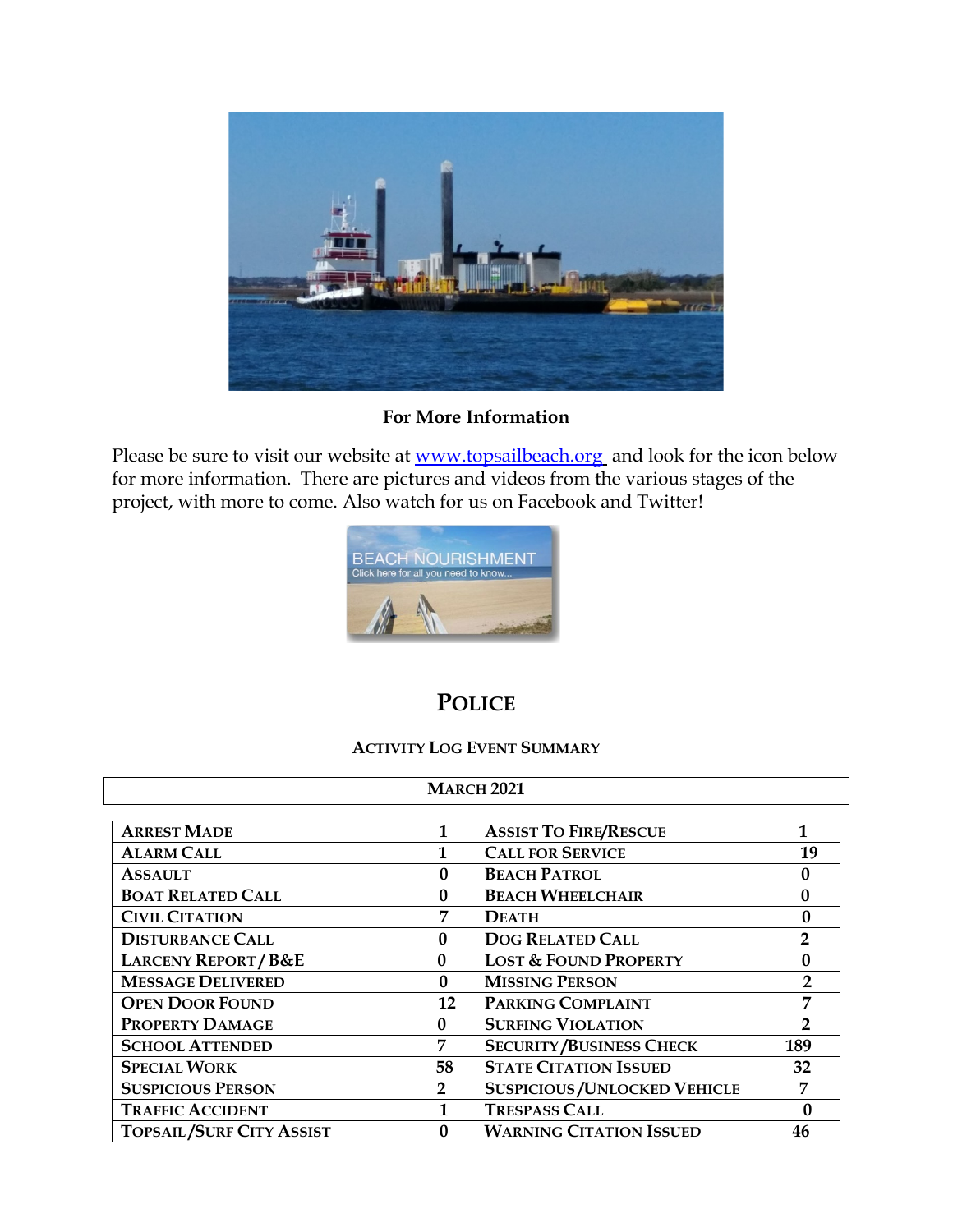

**PUBLIC WORKS**

## **WATER USAGE**

Below is a look at the average daily water usage for March 2021, and a comparison of the data to 2019 and 2020. This March the distribution for the water system was a total of 3,892,530 gallons of water for an average of 125,565 gallons a day, an increase of 30,687 gpd over the same period last year (94,878 gpd).

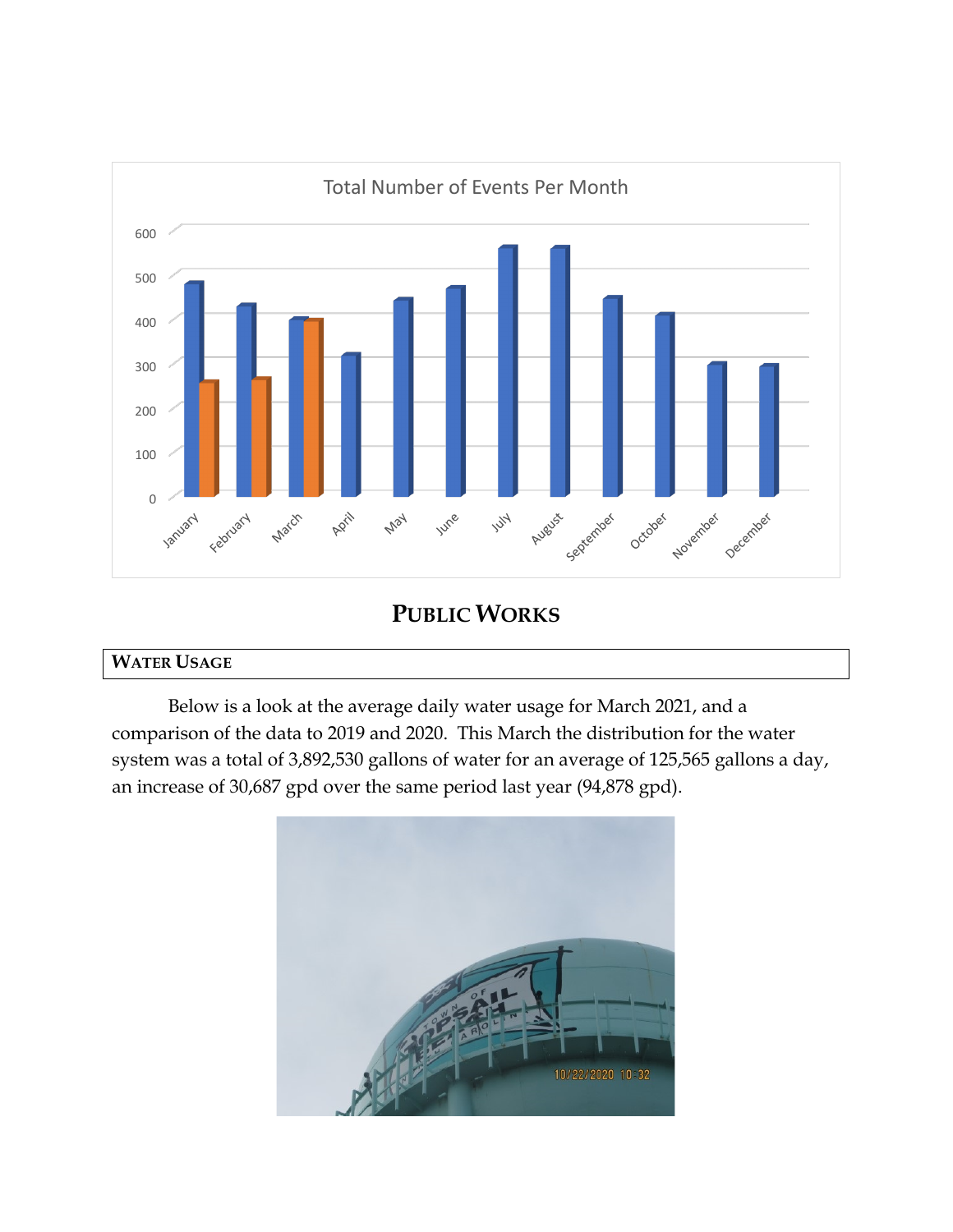

#### **PUBLIC WORKS ACTIVITIES**

The Public Works Department is working diligently to prepare for the upcoming season! This includes water system maintenance and treatment, installation of meters, replace/repair trash carts, check and clean storm drains, and building and grounds maintenance. Other notable projects underway include:

- $\triangleright$  Efforts continue on maintenance and upgrades to our beach accesses. Among the improvements include parking lot regrading, adding curb stops, outlining the perimeter with timbers, replacing faded signs, and general clean-up. Every effort will be made to work quickly and minimize any inconvenience.
- $\triangleright$  Water system maintenance is underway, including clean-out and disinfecting our two ground storage tanks. Additional work on the elevated water tower is scheduled for later this month. This work helps insure we can provide safe, clean water to our residents.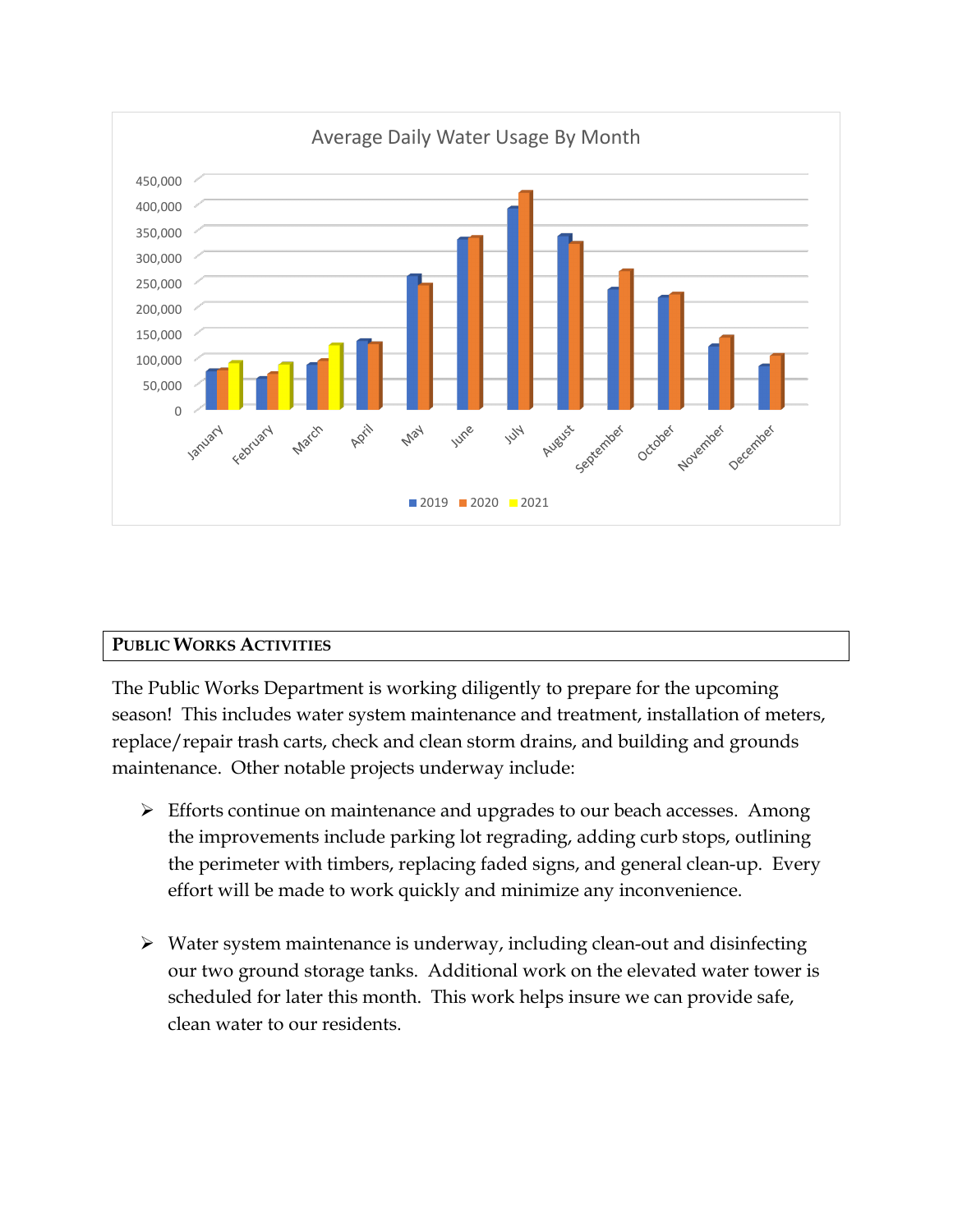# **COMMUNITY DEVELOPMENT**

#### **PLANNING AND ZONING**

The Planning Board met on April 1, 2021 with the following actions taken:

- 1. Continued discussion of the proposed update to the Flood Damage Prevention Ordinance. Directed Town Planner to prepare a proposed ordinance.
- 2. Discussed recent inquires of permitted uses of platted spoil islands within the Conservation District. Directed Town Planner to prepare a proposed ordinance to restrict development to properties adjacent to residential and busines districts.

#### **PARKS AND RECREATION**

The Parks and Recreation Advisory Board met on April 1, 2021 with the following actions taken:

- 1. Held a public forum on March 16, 2021 to obtain public comments related to options for providing pedestrian and bicycling pathways along Anderson Blvd.
- 2. April 1, 2021, discussed public comments received and recommended the following options:
	- N. Anderson Blvd to Town Center: 5 ft multi-use path along west side of Anderson with 4 ft bike lanes on both sides of Anderson.
	- Town Center: Angled parking both sides of Anderson with a 7'6" sidewalk on both sides of Anderson.
	- S. Anderson Blvd from Town Hall to Trout Ave.: 5' sidewalk on the east side of Anderson.

#### **SPECIAL EVENTS**

Received application for Autumn with Topsail event to be held October 15-17, 2021.